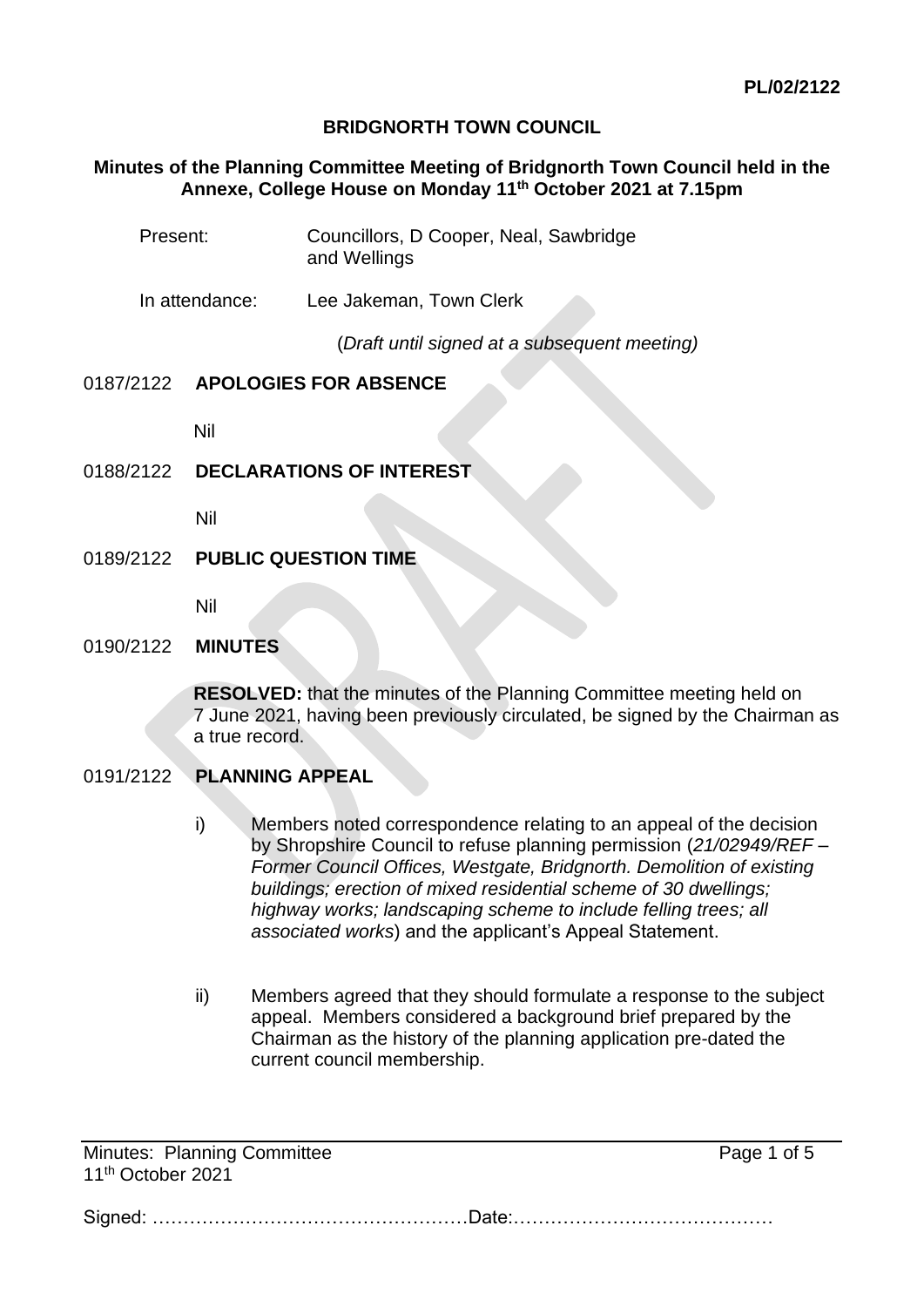iii) Members further considered a draft response to the appeal and

# **RESOLVED:**

## **To approve the submission of the draft comments to the planning appeal in respect of planning application 20/02056/FUL** (*subject to a few minor amendments made at the meetin*g) **that being:**

#### General

- 1. We note from the applicant's Planning Statement dated May 2020 that the applicant held initial discussions with the local planning authority in October 2016 and July 2017 about the potential development of the site (at that stage also including the adjacent Bridgnorth Police Station site) and that there had been subsequent communications and exchanges of Masterplan documents (para 5.3).
- 2. We note that at the pre-application meeting held on 8th February 2018 *"It was suggested that a*  public consultation meeting would be welcomed. It was suggested that this could take place in the *Town Council."* (Para 1.10 of Appendix A to the Transport Statement). No such consultation took place. We consider that a public engagement exercise would have elicited many of the issues about the proposed development which we have expressed in our comments on the planning application and in this document.

#### Density of development and open space provision

- 3. Para 5.5 of the Planning Statement indicates that discussions between the applicants and Shropshire Council about a 31unit development (not including the Police Station site) took place in March 2020.
- 4. Para 5.7 of the Planning Statement indicates that: *"In relation to the provision of public open space we noted that the scheme provided circa half of the level required by the Council's policy and that this was necessitated by the number of units to be incorporated within the Council Office Site having increased. Officers noted that the application would need to make clear why public open space could not be provided in full policy compliance and the impact that would have on the scheme."*
- 5. It appears to us that the applicant was thus aware that the proposals did not accord with SAMDev policy MD2.
- 6. This is further commented on in paras 7.39 to 7.45 of the Planning Statement. In particular, 7.41 states that *"However, as set out earlier within this statement, the conditions of the purchase of the Site are such that, to deliver a viable scheme of development at the Site, it is necessary to deliver a minimum of 31 dwellings at the Site; even when the developer is willing to proceed on the basis of a lower level of development than would normally be accepted by an open market developer. It is worthy of note here that the Site is not a straightforward one and requires the demolition and remediation of the existing Site."*
- 7. 7.42 of the Planning Statement states that *"The layout of the Site has been proposed to maximise the efficiency of the development to deliver the greatest level of public open space possible at the Site and maximise its benefit. Moreover, the primary aim of the open space is to deliver mitigation for tree loss and to deliver biodiversity enhancements and to provide an informal area of open space that provides a green buffer to Wenlock Road; which the proposed open space will achieve. The public open space, for those reasons would not provide opportunities for formal play or sport and it is not considered that an ability to deliver further open space would deliver materially different benefits to the space proposed now."*
- 8. Whilst the applicants may consider that the statements in 7.42 explain why they have planned the open space at the development in the way they have, it is not clear that this reflects the intent of the guidance set out in Policy MD2 that development is required to:

Minutes: Planning Committee **Page 2 of 5** and  $P$ age 2 of 5 11th October 2021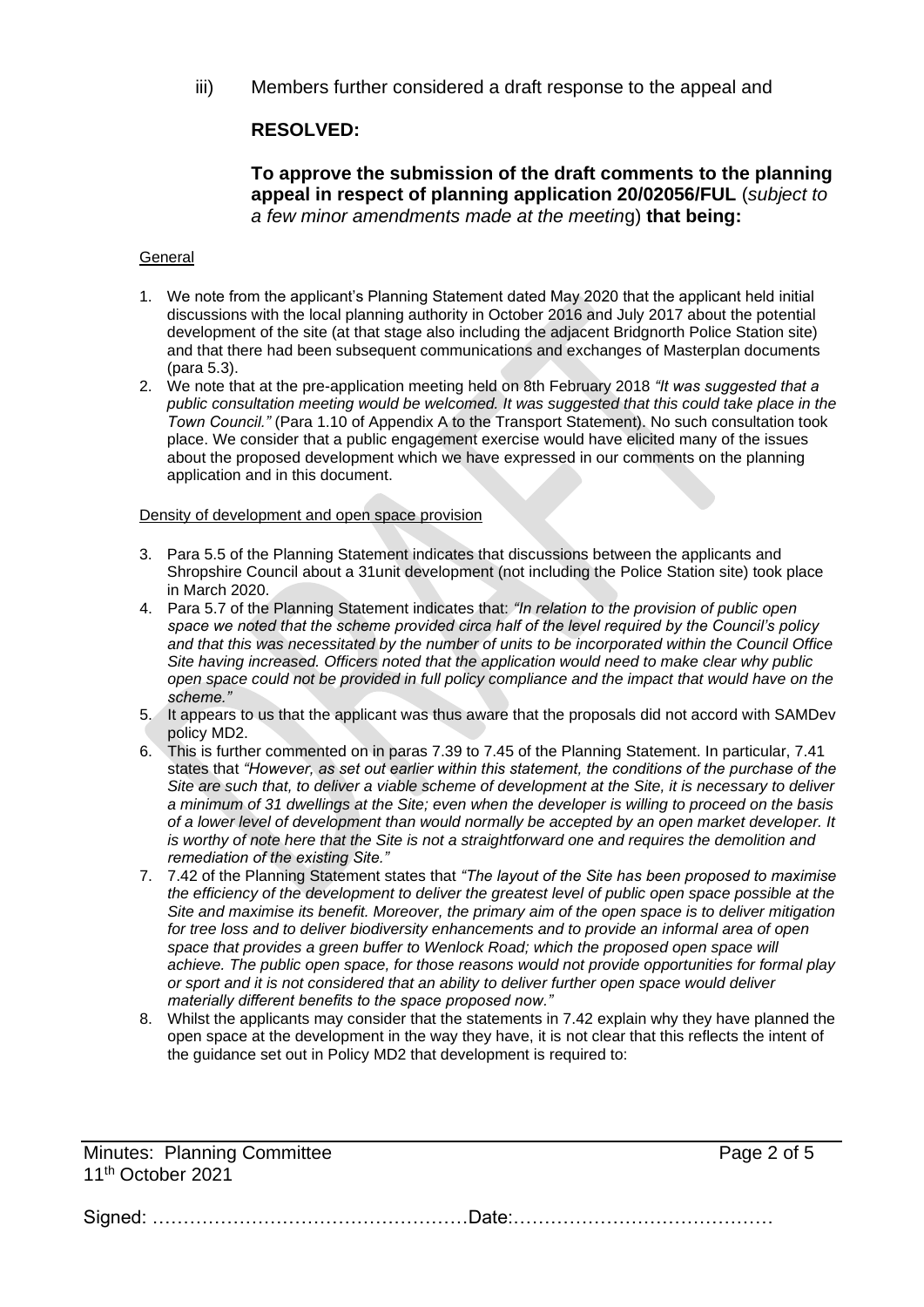*"………..Consider design of landscaping and open space holistically as part of the whole development to provide safe, usable and well-connected outdoor spaces which respond to and reinforce the character and context within which it is set, in accordance with Policy CS17 and MD12 and MD13, including;*

*i. Natural and semi-natural features, such as trees, hedges, woodlands, ponds, wetlands, and watercourses, as well as existing landscape character, geological and heritage assets and;*

ii. Providing adequate open space of at least 30sqm per person that meets local needs in terms of *function and quality and contributes to wider policy objectives such as surface water drainage and the provision and enhancement of semi natural landscape features. For developments of 20 dwellings or more, this should comprise an area of functional recreational space for play, recreation, formal or informal uses including semi-natural open space;………"*

- 9. Whilst we appreciate that development has to be financially viable in order to proceed, it appears to us that in this instance the planning authority is being invited to accept a development which is not policy compliant on the grounds that it is not financially viable on the basis of "the conditions of the purchase of the Site" (para 7.41).
- 10. We have not had sight of the viability calculations for this proposed development. However, we would point out that H.M. Government Guidance (available at [https://www.gov.uk/guidance/viability -](https://www.gov.uk/guidance/viability#standard-inputs) standard-inputs) suggests that a "Benchmark Land Value" should be used and this need not necessarily be the price the developer actually agreed to pay for the site.
- 11. Whilst the amended scheme submitted in December 2020 did increase the open space proposed for the development to 1656 sq.m. (as per p34 of the part 2B of the revised Design and Access Statement) this is still well below the policy requirement of 30 sq. m. per bedroom (3,090 sq.m., per the table included in drawing 001-A-100-41-P) and it remains the case that the planning authority and the local community are apparently being asked to accept a non-policy compliant scheme on viability grounds.
- 12. We would further note the reference in 2.14 of the applicant's Appeal Statement to Crown Meadow open space being within 300 metres. This is not the case. A path measured on Google Earth from the development to the edge of the Crown Meadow open space indicates a distance of around 460 metres, and around 600 metres to the general area of the Skatepark and Play Area. Whichever route is taken would involve crossing Westgate and either Ludlow Road or Victoria Road, all of which are quite heavily trafficked but do not have the benefit of pedestrian crossings which could be used when making such a journey on foot. A path which uses the nearest pedestrian crossing (on Salop Street) would involve a walk of around 900 metres to reach the open space. Diagrams indicating this are included in Appendix 1.
- 13. We note proposed condition 18 (Planning Committee report of 19/1/2021) refers to tactile crossing points at The main access into the site and in the vicinity of the main site access off Wenlock Road. We would consider that a full crossing (e.g. a Zebra crossing) across Wenlock Road would be required to enable safe access to nearby open space (Crown Meadow) and in view of the volume of pedestrian access on Ludlow road a similar crossing (e.g Zebra crossing) is required.

#### Highways and Access

- 14. The proposal includes 7 dwellings fronting onto B4364 Ludlow Road with direct access from their driveways onto Ludlow Road.
- 15. Para 7.32 of the Design Statement states: "The Transport Assessment submitted in support of the Application provides a robust cumulative impact assessment of key existing local junctions within proximity to the Site. The assessment demonstrates that the proposed development would have a negligible impact in terms of additional vehicle trips along the local highway network and would therefore, not have a "severe" impact on the local highway network. As such, the proposed development cannot be refused on highways grounds in accordance with paragraphs 108 and 109 of the NPPF."

Minutes: Planning Committee **Page 3 of 5** and  $P$ age 3 of 5 11th October 2021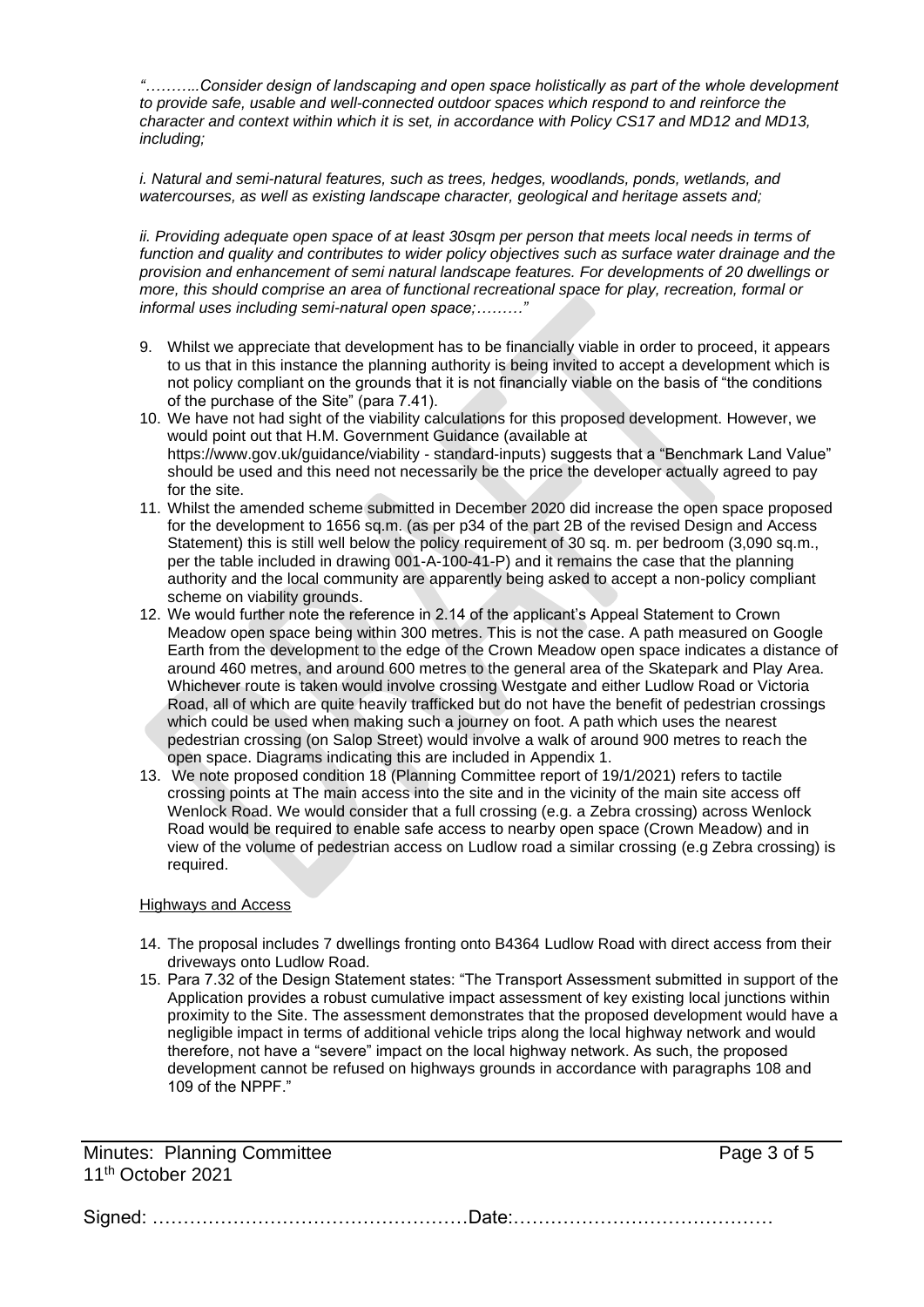- 16. The key issue in relation to the 7 properties directly accessing Ludlow Road is whether vehicles can safely and conveniently enter or leave the driveways on the front of these properties.
- 17. The applicant's Transport Statement comments at 5.3.3 that "The individual accesses / driveways relating to the five dwellings will adhere to the appropriate pedestrian visibility splays of 1.5m x 1.5m to allow drivers to see pedestrians as they emerge from their accesses / driveways.". It is assumed that this is intended to refer to the 7 properties on the Ludlow Road frontage.
- 18. 5.3.4 of the Transport Statement says that "A swept path analysis of a large car has been undertaken within the proposed site layout. This swept path is illustrated in Appendix E". The swept path analysis deals exclusively with vehicles entering or exiting parking spaces on the 2 legs at the end of the proposed estate road, at the internal junction, and at the Wenlock Road junction. It does not address vehicles entering or leaving the driveways of the homes fronting Ludlow Road.
- 19. Neither the Transport Statement not the applicant's Appeal Statement address the practicality of the driveway layout along the Ludlow Road frontage in any detail, though there are some generalised statements.
- 20. The Appeal Statement at 2.18 states "RR2 specifically cites the arrangement of tandem driveways for plots 24-30 which front onto the Ludlow Road. The driveway arrangements are similar to those serving the existing dwellings along Ludlow Road, which would, in most cases, necessitate a reverse manoeuvre onto the carriageway in order to get out of the drive."
- 21. We disagree with the statement at 2.18 that the proposed accesses are similar to those of the existing dwellings along Ludlow Road and that those driveways in most cases necessitate a reverse manoeuvre into the carriageway. The properties along the opposite side of Ludlow Road to the proposed development generally have large surfaced areas suitable for turning a vehicle within the curtilage of the property, and 2 of the 7 homes along the section on the section of Ludlow Road between Westgate and Conduit Lane on the SE side of Ludlow Road have twin entrance and exit driveways. This should be readily apparent from a site visit or satellite imagery.
- 22. The Appeal Statement makes reference to Manual for Streets II at 2.23 and states at 2.19 that: "The appeal proposals would provide additional turning opportunities through the use of reinforced grass front garden areas (Grasscrete or similar) to allow turning and egress in a forward gear, if required."
- 23. Whilst we are aware that Manual for Streets recommends at 7.9.5 that "the limit for providing direct access on roads with a 30 mph speed restriction is raised to at least 10,000 vehicles per day" it does not address issues of the proximity of direct accesses to each other nor whether such direct accesses should be structured so as to facilitate vehicles entering or leaving a carriageway in a forward direction. Shropshire Council's design specification within its Manual for Adoptable Roads and Transport does. This is available on the Shropshire Council website at <https://shropshire.gov.uk/media/5683/specification-for-industrial-and-housing-estate-roads.pdf>
- 24. Shropshire Council's Design Specification addresses "Residential Distributor Roads" (through routes which distribute traffic within large residential areas) at 2.3.2 and makes it clear that frontage access onto such a road will not normally be permitted. Clearly, such a restriction would also be applied to higher order roads such as the B4378 Ludlow Road. It also states at 2.6.2 that if access is permitted to properties from residential distributor or major collector roads "the access must be constructed in accordance with Drawing TS/11/4 and provided with a turning space".
- 25. The applicants have not demonstrated that it would be feasible to turn a normal sized car within the curtilages of the proposed dwellings along the site's Ludlow Road frontage and it appears to us that the front garden areas of these properties simply are not large enough to accommodate turning areas complying with drawing TS/11/4. A copy of drawing TS/11/4 is included for reference at Appendix 2.
- 26. The swept path analysis for a large car included at Appendix E does not indicate the path required for vehicles entering or exiting the parking spaces along the main section of the site's internal access road and the shared space area. This was a requirement stated at the preapplication meeting held on 8th February 2018. The notes of that meeting are included as Appendix A to the Transport Statement and state at 1.13 that "The proposed highway layout will require highway tracking drawings to be produced to demonstrate full accessibility of the shared surface by large cars, vans and refuse vehicles."
- 27. The Transport Statement does include a Swept Path Analysis for a large refuse vehicle at Appendix F. However, this simply demonstrates that a large refuse vehicle would be able to enter the site access road from Wenlock Road (if travelling towards Bridgnorth from the Tasley

Minutes: Planning Committee **Page 4 of 5** and  $P_1$  and  $P_2$  and  $P_3$  and  $P_4$  of 5 11th October 2021

| <u>1996 - Le de Legou de Legou de Legou de Legou de Legou de Legou de Legou de Legou de Legou de Legou de Legou d</u> |
|-----------------------------------------------------------------------------------------------------------------------|
|                                                                                                                       |